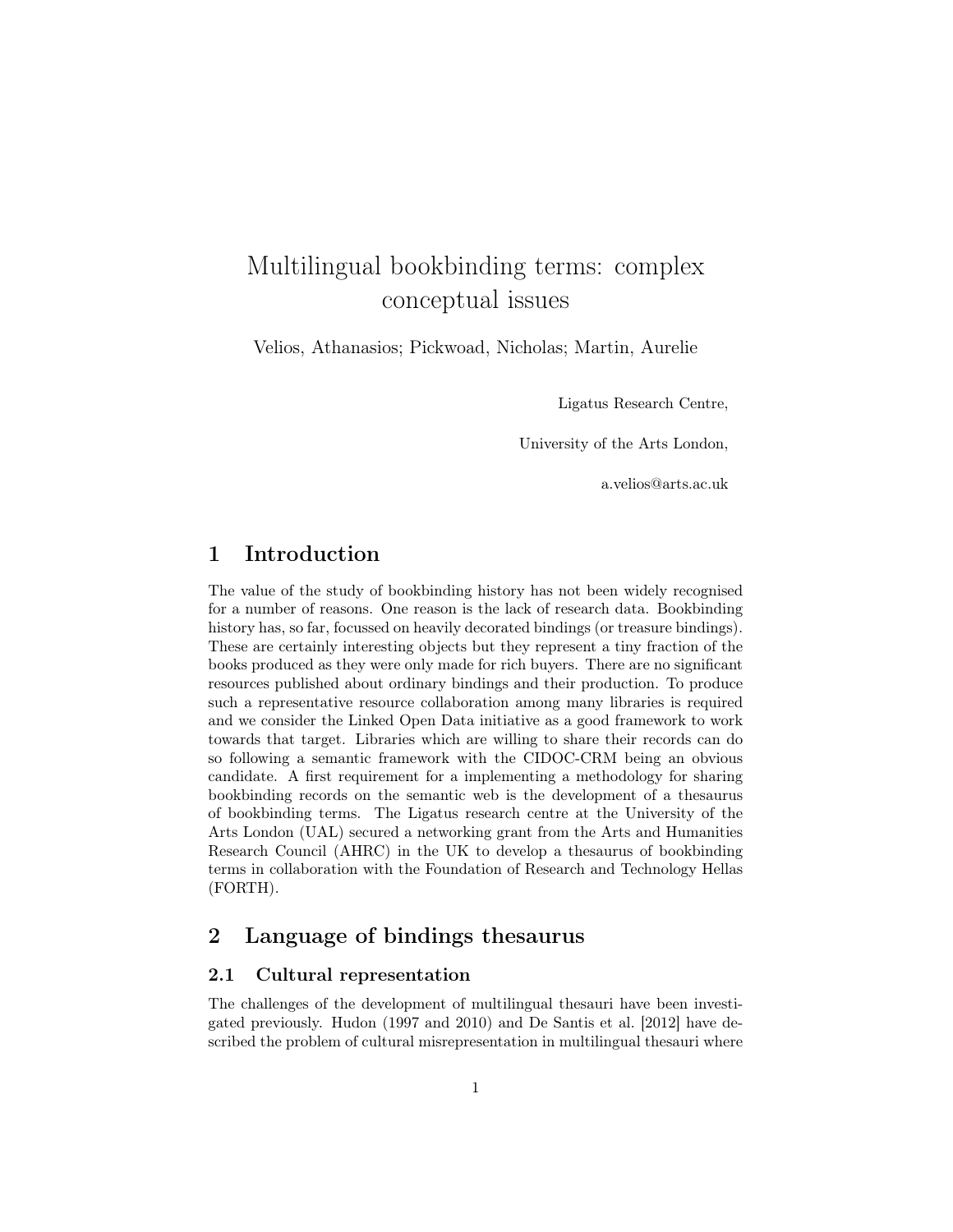typically the bulk of the development is done in one language (often English) and other languages are forced to fit in a cultural structure which is not always ideal. We address this issue by involving experts from a wide range of cultural backgrounds within Europe. Every major book production centre is represented in the thesaurus development team which consists of 35 experts. The working language for the thesaurus is indeed English but the development team does not bring any cultural bias about the thesaurus structure.

#### 2.2 Remote versus local development

Limited funding in the field of historic bookbinding would normally force the development team to work remotely and on a voluntary basis over a long period of time. Since the work for this thesaurus is funded externally, it was possible for the large development team to jointly work on the thesaurus in one location during the so-called thesaurus development sprints. Development sprint is a term used in the free software communities where a group of software developers meet in one place for a short period of time to produce a piece of functional software. Borrowing that idea we organised three thesaurus development sprints which led to a significant part of the thesaurus being produced. Experts were divided into teams and were given a subject area to develop. A facilitator was responsible for documenting the discussions about different terms. The development was done in short sessions after which representatives of each team would meet to check for duplications or to ask for advice. The resulting terms from these sprints are not necessarily finished thesaurus entries. There is still a significant amount of academic research to be done to check the validity of each term, but this exercise meant that a cross-cultural body of work for the thesaurus was done in a short period of time.

#### 2.3 Semantic web and other initiatives

The use of the thesaurus within the Linked Open Data idea is a core objective of the project. Having produced a number of terms during the development sprints we chose SKOS as a popular system for organising our bookbinding concepts. The terms were inserted and processed in a thesaurus management system (WebTMS by FORTH) which follows the SKOS standard. The terms are being published online with the intention that they will be used as URIs within the context of the semantic web. The development team recognises the pivotal role of the Getty Arts and Architecture Thesaurus (AAT) in cultural heritage and considers the proposed bookbinding terms in relation to the AAT records. Where possible these records are matched. Alternatively the development team will engage with the AAT editors to recommend and justify alterations in the AAT records.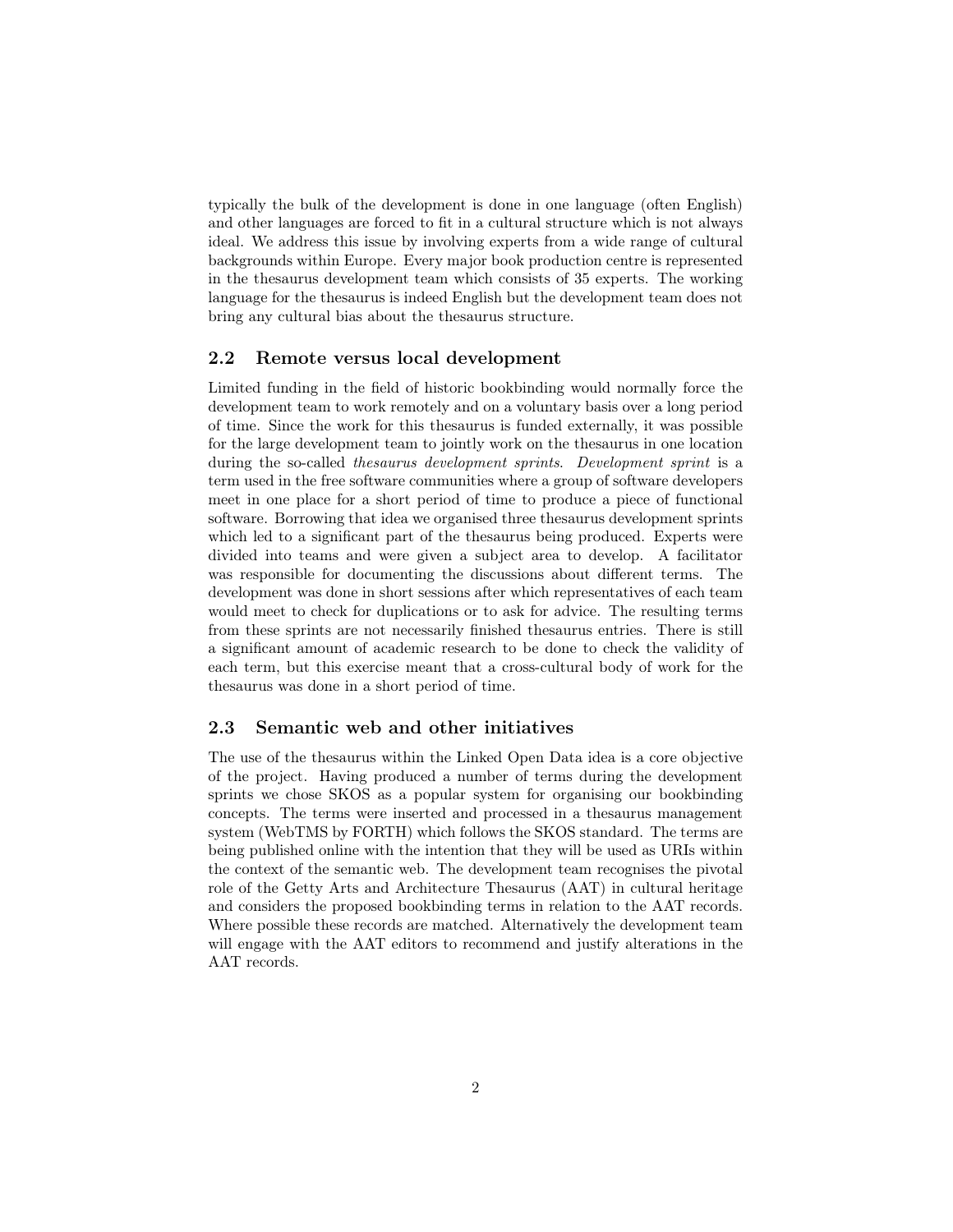## 3 Binding structures for multilingual thesauri

## 3.1 CIDOC-CRM and top terms

As mentioned in the previous section, the thesaurus being produced is to be used alongside other semantic technologies. With the CIDOC-CRM being a strong candidate for mapping the bookbinding history domain the development team consulted with CIDOC-CRM experts to decide on the main thesaurus top terms. There are:

- objects (similar to CRM E19 Physical Object), which include the separate components of a binding,
- features (similar to CRM E26 Physical feature),
- materials (similar to CRM E57 Material),
- techniques (similar to CRM E29 Design or Procedure).

Other top terms are added as necessary (such as terms to cover E39 Actors or E73 Information Object) but they accommodate far fewer terms.

#### 3.2 Equivalence

While the problem of having too many terms with the same meaning can be easily solved by choosing a preferred term, there are other relationships of terms from different languages which are worth investigating. A good document outlining specific challenges with terms in multilingual thesauri is the Guidelines for multilingual thesauri by the International Federation of Library Associations and Institutions [\[2009\]](#page-4-3). An important consideration when building multilingual thesauri is the problem of equivalence of terms from different languages. Equivalence identifies the type of relationship among translated terms or similar concepts in the different languages.

#### 3.2.1 Exact equivalence

Ideally, every concept of the thesaurus should have a term in every language. The source terms of one language should convey the same meaning when translated to the target terms of another. In reality achieving this result is difficult because of the cultural and linguistic particularities of each group in a given domain. However, in the case of bookbinding it is important to emphasise that the binding structure of the codex is by and large the same across many cultures and periods. There is great variation and rich typologies of the different structural components but the overall structure remains remarkably similar. Therefore, given that a bookbinding thesaurus primarily deals with the description of binding components, perhaps it is valid to say that in this case achieving exact equivalence of at least the broader terms is more likely than in other domains. Indeed in our bookbinding thesaurus there are examples of terms with exactly equivalent terms in other languages.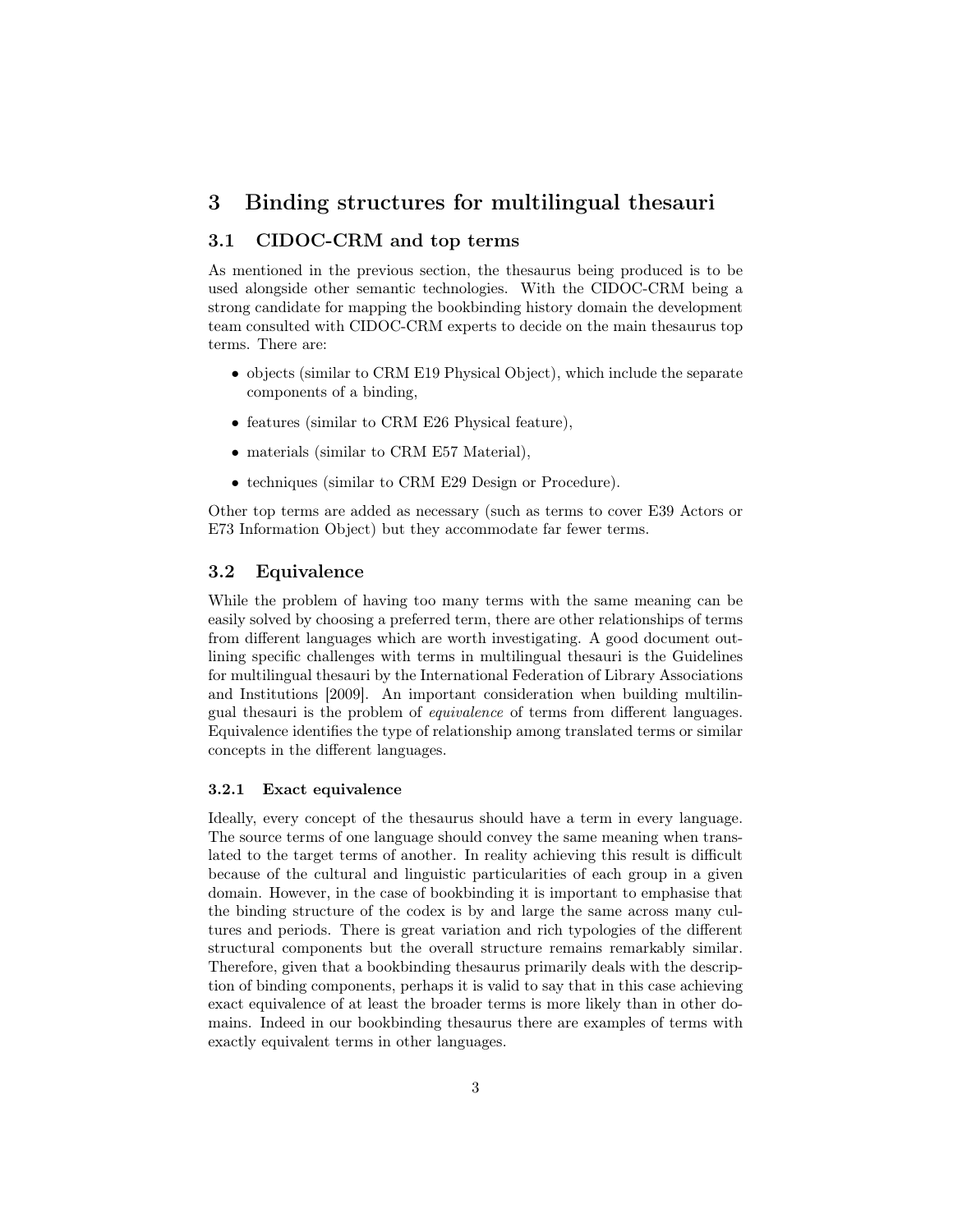#### 3.2.2 Partial equivalence

It is often the case that the meaning of a term in one language is slightly broader than that in another. For example, a brochure binding in French is generally understood as one with the so-called *drawn-on covers*. No assumption in terms of the thickness of the book is made. A frequent translation of this term in English is pamphlet. Pamphlets could have drawn-on covers but this is not a requirement and also it is a term used for small ephemeral publications only, so the size of the book is important. When a case of partial equivalence is observed then the respective terms are arranged hierarchically and treated as either compound or preferably as orphan terms.

#### 3.2.3 Compound terms

In partial equivalence, an interesting exercise is to try to describe the source term with a compound term in the target language and although in some cases this is feasible by using valid compound terms, the exercise may result in the production of compound terms which are not really used by domain experts. For example the term αιγοπρόβατα in Greek could be translated as sheep and/or goats in English. In Greek it can be used to indicate the provenance of skins as either sheepskin or goatskin. However there is no term sheep and/or goats in English and we therefore prefer to consider these source terms as orphan terms as described next.

## 3.3 Orphan terms

The circulation and sharing of terms across different languages is a frequent phenomenon in the bookbinding world. It is not unusual for foreign terms to be used to describe specific types of bindings. Therefore, we encourage the development of a single structure of broader and narrower terms which is then populated with terms from different languages. We employ exact equivalents when available or consider orphan terms in the rest of the languages. A good example is the German term kapitalbund which is a sewing component only evident in the German tradition without an equivalent in any other language.

## 4 Thesauri in surveys

In this paper we have focussed on a thesaurus of bookbinding terms but it is important to emphasise that a bookbinding thesaurus will be typically used during a survey of bindings in a library. The survey itself would require more information on top of the binding record, such as the name of the surveyor or the date of the survey. It will also require data confirming the completeness or accuracy of each record. It is often the case that the absence of a reference to a bookbinding component in a record is ambiguous. Is the reference missing because the component is not there (therefore we are talking about a type of binding)? Or is it missing because the surveyor forgot to observe it? Or more